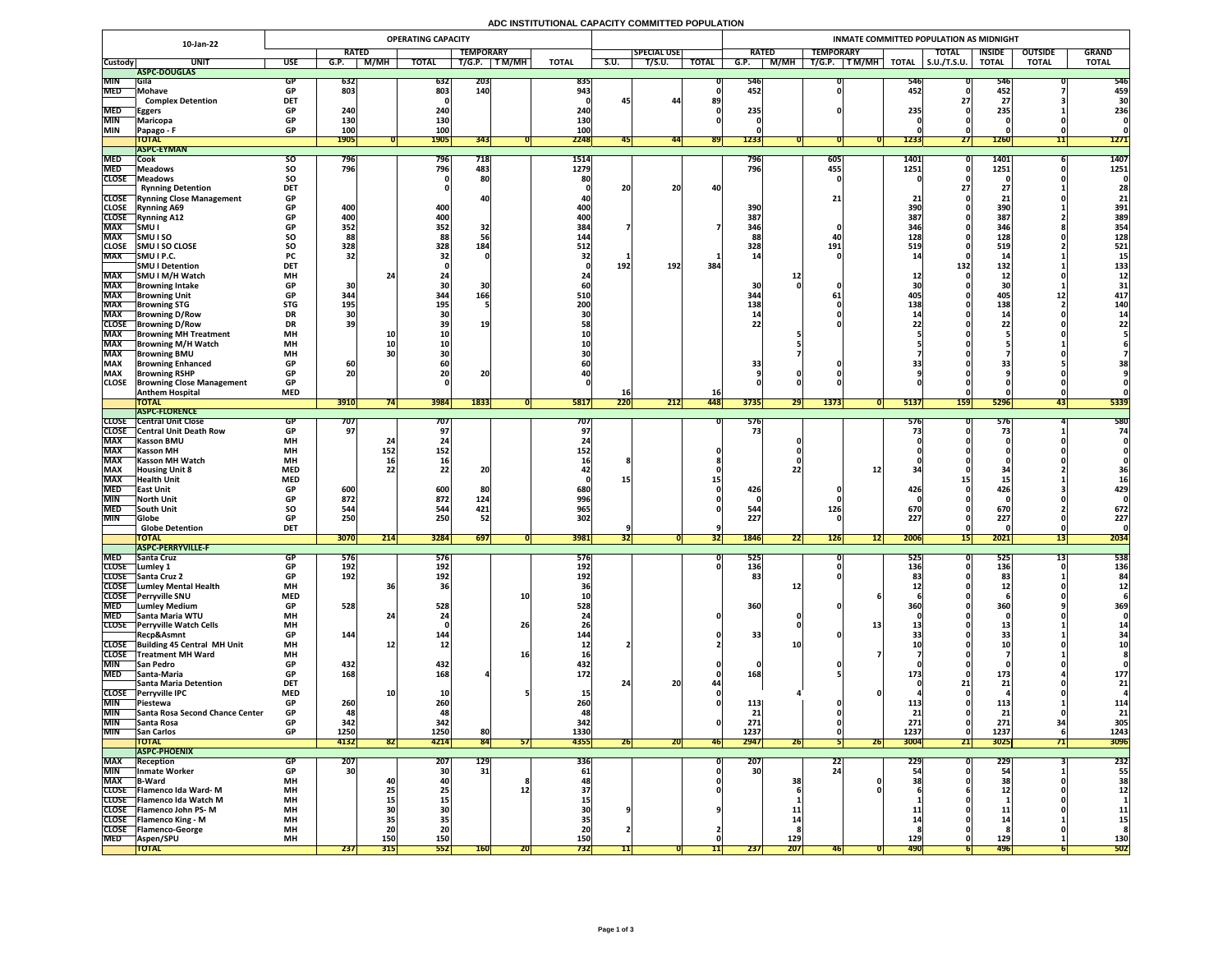# **ADC INSTITUTIONAL CAPACITY COMMITTED POPULATION**

|                            | 10-Jan-22                                                                  |                          |                    |             | <b>OPERATING CAPACITY</b> |                  |            |                     |             |                    |                 |                   |             |                                                                 |                    | INMATE COMMITTED POPULATION AS MIDNIGHT |                   |                |              |
|----------------------------|----------------------------------------------------------------------------|--------------------------|--------------------|-------------|---------------------------|------------------|------------|---------------------|-------------|--------------------|-----------------|-------------------|-------------|-----------------------------------------------------------------|--------------------|-----------------------------------------|-------------------|----------------|--------------|
|                            |                                                                            |                          | <b>RATED</b>       |             |                           | <b>TEMPORARY</b> |            |                     |             | <b>SPECIAL USE</b> |                 | <b>RATED</b>      |             | <b>TEMPORARY</b>                                                |                    | <b>TOTAL</b>                            | <b>INSIDE</b>     | <b>OUTSIDE</b> | <b>GRAND</b> |
| <b>Custody</b>             | <b>UNIT</b>                                                                | <b>USE</b>               | G.P.               | M/MH        | <b>TOTAL</b>              | T/G.P.           | T M/MH     | <b>TOTAL</b>        | S.U.        | T/S.U.             | <b>TOTAL</b>    | G.P.              | <b>M/MH</b> | $\boxed{\mathsf{T}\,\mathsf{M}/\mathsf{M}\mathsf{H}}$<br>T/G.P. | <b>TOTAL</b>       | $\vert$ S.U./T.S.U. $\vert$             | <b>TOTAL</b>      | <b>TOTAL</b>   | <b>TOTAL</b> |
| <b>CLOSE Morey</b>         | <b>ASPC-LEWIS</b>                                                          | GP/PC                    | 800                |             | 800                       |                  |            | 800                 | TP          |                    | 16              | 462               |             |                                                                 | 46Z                |                                         | 46Z               |                | 463          |
|                            | <b>Morey Detention</b>                                                     | <b>DET</b>               |                    |             |                           |                  |            |                     | 80          |                    | 80              |                   |             |                                                                 |                    |                                         |                   |                | 79           |
| <b>CLOSE</b> Rast          |                                                                            | <b>PC</b>                | 404                |             | 404                       |                  |            | 404                 |             |                    |                 | 376               |             |                                                                 | 376                |                                         | 376               |                | 380          |
| CLOSE Rast II              |                                                                            | rl.                      |                    |             |                           |                  |            |                     |             |                    |                 |                   |             |                                                                 |                    |                                         |                   |                |              |
| <b>CLOSE</b><br><b>MAX</b> | <b>RAST III</b>                                                            | <b>PC</b>                |                    |             | <b>YD</b>                 |                  |            |                     |             |                    |                 | 43                |             |                                                                 |                    |                                         |                   |                |              |
|                            | <b>Rast PC</b><br>CLOSE Rast Close Mgt.                                    | <b>PC</b><br><b>PC</b>   | 320                |             | 320                       |                  |            | 320                 |             |                    |                 | 285               |             |                                                                 | 285                |                                         | 285               |                | 294          |
|                            | Lewis Medical                                                              | <b>MED</b>               |                    |             |                           |                  |            |                     |             |                    | <b>17</b>       |                   |             |                                                                 |                    |                                         |                   |                |              |
| <b>MED</b>                 | ,Stiner J                                                                  | <b>GP</b>                | 378                |             | 378                       | 197              |            | 575                 |             |                    |                 | 378               |             | 26                                                              | 404                |                                         | 404               |                | 409          |
| <b>MED</b>                 | Stiner II                                                                  | <b>GP</b>                | 400                |             | 400                       | 208              |            | 608                 |             |                    |                 | 400               |             | 116                                                             | 516                |                                         | 516               |                | 526          |
|                            | <b>Stiner Detention</b>                                                    | <b>DET</b>               |                    |             |                           |                  |            |                     | 70          |                    | 70              |                   |             |                                                                 |                    |                                         |                   |                | 66           |
| <b>MIN</b>                 | <b>Bachman PC</b><br>MED Bachman GP                                        | <b>GP</b>                | 300<br><b>200L</b> |             | 300<br>300                | 76               |            | 376<br>376          |             |                    |                 | 277<br><b>205</b> |             |                                                                 | 277<br>295         |                                         | 277<br>205        |                | 278<br>295   |
| <b>MED</b>                 | <b>Stiner Transitory</b>                                                   | <b>TRANS</b>             | <b>PODE</b><br>22  |             | 22                        | <b>ᅩ</b>         |            |                     |             |                    |                 | <b>ZJJ</b>        |             |                                                                 |                    |                                         | <b>ZJJ</b>        |                |              |
|                            | <b>Bachman Detention</b>                                                   | <b>DET</b>               |                    |             |                           |                  |            |                     | 8Ľ          |                    | 80              |                   |             |                                                                 |                    |                                         |                   |                |              |
|                            | <b>CLOSE</b> Buckley PC                                                    |                          | 750                |             | 750                       |                  |            | 750                 | 16          |                    | <b>16</b>       | 616               |             |                                                                 | 616                |                                         | <b>616</b>        |                | 622          |
|                            | <b>CLOSE</b> Buckley PC II                                                 |                          |                    |             | 50                        |                  |            |                     |             |                    |                 |                   |             |                                                                 |                    |                                         |                   |                | 36           |
| <b>MED</b><br><b>MED</b>   | <b>Barchey PC I</b><br><b>Barchey PC II</b>                                |                          | 370<br>370         |             | 370<br>370                | 150<br>120       |            | 520<br>490          |             |                    |                 | 370<br>350        |             |                                                                 | 350                |                                         | 404<br><b>350</b> |                | 406<br>351   |
| <b>MED</b>                 | <b>Barchey PC III</b>                                                      |                          |                    |             | 60                        |                  |            |                     |             |                    |                 |                   |             |                                                                 |                    |                                         |                   |                | 22           |
| <b>MED</b>                 | <b>Barchey PC Watch Cells</b>                                              | <b>MH</b>                |                    |             |                           |                  | 20         |                     |             |                    |                 |                   |             |                                                                 |                    |                                         | & &               |                |              |
|                            | <b>CLOSE</b> Sunrise Male Minors                                           | <b>GP</b>                |                    |             |                           |                  |            |                     |             |                    |                 |                   |             |                                                                 |                    |                                         |                   |                |              |
|                            | CLOSE Sunrise Femal Minors                                                 | <b>GP</b>                |                    |             |                           |                  |            |                     |             |                    |                 |                   |             |                                                                 |                    |                                         |                   |                |              |
|                            | CLOSE Sunrise Minors CDU/Watch<br><b>TEagle Point Second Chance Center</b> | <b>GP</b>                |                    |             |                           |                  |            |                     |             |                    |                 |                   |             |                                                                 |                    |                                         |                   |                |              |
| <b>MIN</b>                 | <b>TOTAL</b>                                                               |                          | 300<br>5104        |             | 300<br>5104               | 850              | ZU         | 300<br><b>5974</b>  | 279         |                    | 279             | 203<br>4146       |             | <b>176</b>                                                      | 203<br>4334<br>121 | 222                                     | 203<br>4556       | 481            | 204<br>4604  |
|                            | <b>ASPC-SAFFORD</b>                                                        |                          |                    |             |                           |                  |            |                     |             |                    |                 |                   |             |                                                                 |                    |                                         |                   |                |              |
| <b>MIN</b>                 | <b>Fort Grant</b>                                                          | GP                       | 588                |             | 588                       | <b>160</b>       |            | 748I                |             |                    |                 | 334               |             |                                                                 | 334                |                                         | 334               |                | 334          |
|                            | <b>Miles Detention</b>                                                     | <b>DET</b>               |                    |             |                           |                  |            |                     |             | 24                 | 49              |                   |             |                                                                 |                    |                                         |                   |                |              |
| <b>MIN</b>                 | <b>Sraham</b>                                                              | <b>GP</b>                | 615                |             | 615                       |                  |            | 711                 |             |                    |                 | 244               |             |                                                                 | 244                |                                         | 244               |                | 244          |
| <b>MED</b>                 | <b>Tonto</b><br><b>Tonto Detention</b>                                     | <b>PC</b><br><b>DET</b>  | 250                |             | 250                       | <b>160</b>       |            | 410                 |             |                    |                 | 250               |             |                                                                 | 253                |                                         | 253               |                | 254          |
|                            | <b>TOTAL</b>                                                               |                          | 1453               |             | 1453                      | 416              |            | 1869                |             | 24                 |                 | 828               |             |                                                                 | 831                |                                         | 843               |                | 846          |
|                            | <b>ASPC-TUCSON</b>                                                         |                          |                    |             |                           |                  |            |                     |             |                    |                 |                   |             |                                                                 |                    |                                         |                   |                |              |
|                            | CLOSE Cimarron                                                             | GP.                      | 648                |             | 648                       |                  |            | 648                 |             |                    |                 | 588               |             |                                                                 | <b>588</b>         |                                         | 588               |                | 592          |
|                            | <b>Cimarron Detention</b>                                                  | <b>DET</b>               |                    |             |                           |                  |            |                     |             | <b>48</b>          | 96              |                   |             |                                                                 |                    | OI I                                    | 87                |                | 87           |
|                            | <b>CLOSE</b> Rincon MH Watch<br><b>CLOSE</b> Rincon Medical                | <b>MH</b><br><b>MED</b>  |                    |             | 79                        |                  |            | 85                  |             |                    |                 |                   | 43          |                                                                 |                    |                                         |                   |                |              |
|                            | CLOSE Rincon S.N.U.                                                        | <b>MED</b>               |                    |             | <b>16</b>                 |                  |            |                     |             |                    |                 |                   |             |                                                                 |                    |                                         |                   |                | 66           |
|                            | <b>CLOSE</b> Cimarron Transitory                                           | <b>TRANS</b>             |                    |             |                           |                  |            |                     |             |                    |                 |                   |             |                                                                 |                    |                                         |                   |                |              |
| <b>CLOSE</b> Rincon        |                                                                            | <b>GP</b>                | 340                |             | 340                       |                  |            | <b>340</b>          |             |                    |                 | 332               |             |                                                                 | 332                |                                         | 332               |                | 332          |
|                            | <b>CLOSE</b> Rincon MH Program                                             | <b>MH</b>                |                    | 256         | 256                       |                  |            | 256                 |             |                    |                 |                   | 189         |                                                                 | 189                |                                         | 189               |                | 189          |
| <b>MAX</b><br><b>MAX</b>   | <b>Rincon MH Program II</b><br><b>Rincon MH Watch II</b>                   | <b>MH</b>                |                    | 149         | <b>149</b>                |                  |            | 152 <sub>1</sub>    |             |                    |                 |                   | 78          |                                                                 |                    |                                         |                   |                |              |
| <b>MED</b>                 | <b>Santa Rita</b>                                                          | <b>MH</b><br><b>GP</b>   | 768                |             | 768                       |                  | 20         | 768                 |             |                    |                 | 709               |             |                                                                 | 709                |                                         | 709               |                | 715          |
| <b>MED</b>                 | Manzanita S.N.U.                                                           | <b>MED</b>               |                    |             | 25                        |                  | <b>20</b>  |                     |             |                    |                 |                   |             |                                                                 |                    |                                         |                   |                |              |
| <b>MED</b>                 | Manzanita                                                                  | <b>GP</b>                | 179                |             | 179                       | 107              |            | 286                 |             |                    |                 | 179               |             | 50                                                              | 229                | <b>NA</b>                               | 229               |                | 230          |
|                            | MED Manzanita Second Chance Center                                         | <b>GP</b>                | 481                |             | 48                        |                  |            |                     |             |                    |                 | <b>28</b>         |             |                                                                 |                    | <b>NAI</b>                              | <b>28</b>         |                | <b>28</b>    |
| <b>MED</b>                 | <b>Manzanita Watch Cells</b>                                               | <b>MH</b>                |                    |             |                           |                  |            |                     |             |                    |                 |                   |             |                                                                 |                    |                                         |                   |                |              |
| <b>MED</b>                 | Manzanita Residential<br><b>Manzanita Detention</b>                        | <b>MED</b><br><b>DET</b> |                    |             | 58                        |                  |            |                     |             | 11                 | 23              |                   |             |                                                                 |                    |                                         |                   |                | 59           |
| <b>MED</b>                 | Winchester                                                                 | <b>GP</b>                | 400                |             | 400                       | 336              |            | 736                 |             |                    |                 | 400               |             | 284                                                             | 684)               |                                         | 684               |                | 689          |
|                            | <b>Winchester Detention</b>                                                | <b>DET</b>               |                    |             |                           |                  |            |                     |             | 12                 | 24              |                   |             |                                                                 |                    |                                         |                   |                |              |
|                            | <b>Complex Detention</b>                                                   | <b>DET</b>               |                    |             |                           |                  |            |                     | 40          | 40                 | 80              |                   |             |                                                                 |                    |                                         |                   |                |              |
| <b>MIN</b>                 | Catalina                                                                   | <b>GP</b>                | 360                |             | 360                       |                  |            | 360                 |             |                    |                 | 353               |             |                                                                 | 353                |                                         | 353               |                | 354          |
| <b>MIN</b>                 | Whetstone<br><b>TOTAL</b>                                                  | <b>GP</b>                | 1250<br>3993       | 607         | 1250<br>4600              | 467              |            | 1250<br><b>5116</b> | 178         | 111                | 289             | 935<br>3524       | 410         | <b>335</b>                                                      | 935<br>4287<br> 18 | 215                                     | 935<br>4502       |                | 936<br>4534  |
|                            | <b>ASPC-WINSLOW</b>                                                        |                          |                    |             |                           |                  | 49         |                     |             |                    |                 |                   |             |                                                                 |                    |                                         |                   | JZI            |              |
| <b>MIN</b>                 | <b>Coronado</b>                                                            |                          | 492                |             | 492                       | 136              |            | 628                 |             |                    |                 | 254               |             |                                                                 | 254                |                                         | <b>254</b>        |                | 254          |
| CLOSE Kaibab               |                                                                            | GP                       | 800                |             | 800                       |                  |            | 800                 |             |                    |                 | 671               |             |                                                                 | 671                |                                         | 671               |                | 676          |
|                            | <b>Complex Detention</b>                                                   | <b>DET</b>               |                    |             |                           |                  |            |                     | 20          |                    | 39              |                   |             |                                                                 |                    | 21 <sup>1</sup>                         |                   |                | 22           |
| <b>MIN</b>                 | <b>Apache</b>                                                              | <b>GP</b>                | 334                |             | 334                       | 80               |            | 414                 |             |                    |                 | 334               |             |                                                                 | 343                |                                         | 343               |                | 343          |
|                            | <b>Apache Detention</b><br><b>TOTAL</b>                                    | <b>DET</b>               | 1626               |             | <b>1626</b>               | 216              |            | 1842                |             |                    | 12              | <b>1259</b>       |             |                                                                 | 1268               | 21                                      | 1289              |                | <b>1295</b>  |
|                            | <b>ASPC-YUMA</b>                                                           |                          |                    |             |                           |                  |            |                     | <b>34</b>   |                    | 511 L           |                   |             |                                                                 |                    |                                         |                   |                |              |
| <b>MED</b>                 | Cheyenne                                                                   | <b>GP</b>                | 800                |             | 800                       | 324              |            | 1124                |             |                    |                 | 731               |             |                                                                 | 731                |                                         | 731               | ∠⊥∣            | 752          |
|                            | <b>Cheyenne Detention</b>                                                  | <b>DET</b>               |                    |             |                           |                  |            |                     | 40          | 39                 | 79              |                   |             |                                                                 |                    |                                         |                   |                | 58           |
| <b>MIN</b>                 | Cocopah                                                                    | <b>GP</b>                | 250                |             | 250                       | 80               |            | 330                 |             |                    |                 |                   |             |                                                                 |                    |                                         |                   |                |              |
| <b>CLOSE</b>               | Dakota Y13                                                                 | <b>GP</b><br><b>DET</b>  | 800                |             | 800                       |                  |            | 800                 | 16          |                    | <b>16</b><br>80 | 384               |             |                                                                 | 384                |                                         | 384               |                | 392<br>49    |
| <b>MED</b>                 | <b>Dakota Detention</b><br>Cibola                                          | <b>GP</b>                | 1250               |             | 1250                      | <b>16</b>        |            | 1266                |             |                    |                 | 840               |             |                                                                 | 840                |                                         | 840               | $\blacksquare$ | 851          |
| <b>MIN</b>                 | La Paz                                                                     | <b>GP</b>                | 1250               |             | 1250                      |                  |            | 1250                |             |                    |                 | 725               |             |                                                                 | 725                |                                         | 725               |                | 725          |
|                            | <b>TOTAL</b>                                                               |                          | 4350               |             | 4350                      | <b>420</b>       |            | 4770                | <b>136</b>  | <b>391</b>         | <b>175</b>      | 2680              |             |                                                                 | 2680               | 101                                     | 2781              | <b>46</b>      | 2827         |
|                            | <b>TOTAL IN-STATE</b>                                                      |                          | 29780              | <b>1292</b> | <b>31072</b>              | <b>5486</b>      | <b>146</b> | <b>36704</b>        | <b>1006</b> | <u> 469  </u>      | <b>1475</b>     | 22435             | 694         | 2073                                                            | 25270<br><b>68</b> | <b>799</b>                              | 26069             | <b>279</b>     | 26348        |
|                            |                                                                            |                          |                    |             |                           |                  |            |                     |             |                    |                 |                   |             |                                                                 |                    |                                         |                   |                |              |